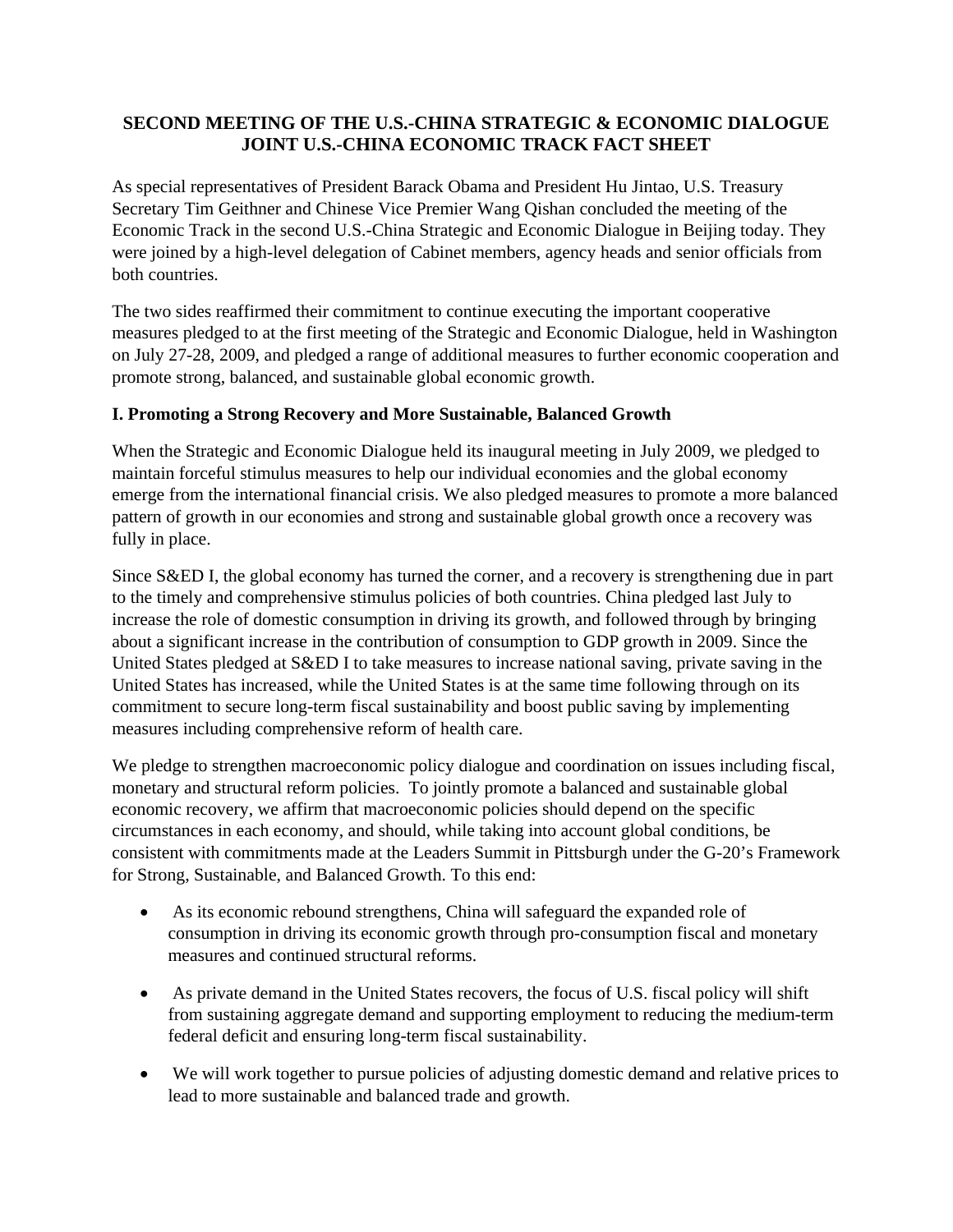In order to achieve medium- and long-term sustainable economic development, and recognizing our shared responsibility for bringing about a more balanced and sustainable pattern of post-recovery global demand and growth, the two sides commit to promote more balanced patterns of growth in each economy, building on our progress over the last year.

Future growth in the United States will be based on a more balanced and sustainable foundation, with domestic investment increasingly financed by domestic rather than foreign saving. The United States is committed to steering a fiscally responsible course. The President's Budget has already put into place concrete measures that together will achieve \$1 trillion in deficit reduction over the next ten years by imposing historic fiscal restraint. These include imposing a full three-year freeze on nonsecurity discretionary funding, requiring the financial services industry to fully pay back the costs of the Troubled Asset Relief Program, allowing the 2001-2003 tax cuts for households earning more than \$250,000 to expire, and eliminating funding for inefficient fossil fuel subsidies. Congress has also enacted pay-as-you-go legislation, requiring Congress to save a dollar elsewhere if it increases non-emergency spending or cuts taxes by a dollar. The National Commission on Fiscal Responsibility and Reform will identify policies for the United States to address its fiscal risks and stabilize the debt-GDP ratio at an acceptable level once the economy recovers.

By enacting reform to slow growth in health care costs, the United States has taken a significant action to address a key threat to its long-term fiscal future. In addition, the United States will take further actions to improve incentives for private saving by expanding vehicles for employment-based retirement savings.

China will continue its efforts to enhance the contribution of domestic consumption to strong, sustainable, and balanced growth. China will improve the distribution of national income, gradually increasing the proportion of household income as a share of national income. To promote efficient job creation, China will accelerate development of the service sector, speed up the reform of monopolies, and increase access to finance for small- and medium-sized enterprises. To further improve people's well-being, China will continue to strengthen the social safety net, including expanding scope of pilot projects for a new rural pension insurance system, accelerating the creation of a sound system of old-age services, and expanding the national social security fund through a variety of channels.

The two sides, recognizing the importance of small and medium-sized enterprises (SMEs) for economic growth and sustainable development in both the United States and China, pledge to sign a cooperation protocol on SMEs, and to hold a U.S.-China forum focusing on promoting cooperation. Both sides also commit to strengthen economic cooperation at sub-national levels, including through promoting the establishment of state-to-province, and city-to-city partnerships.

#### **II. Promoting Mutually Beneficial Trade and Investment**

We are committed to building a more open system of global trade and investment and opposing trade and investment protectionism, recognizing the importance of open trade and investment in fostering economic growth, job creation and innovation in the United States and China. We agree that it is critical to follow World Trade Organization (WTO) rules strictly when initiating trade remedy investigations and imposing trade remedy measures, to prevent their abuse. We will work together to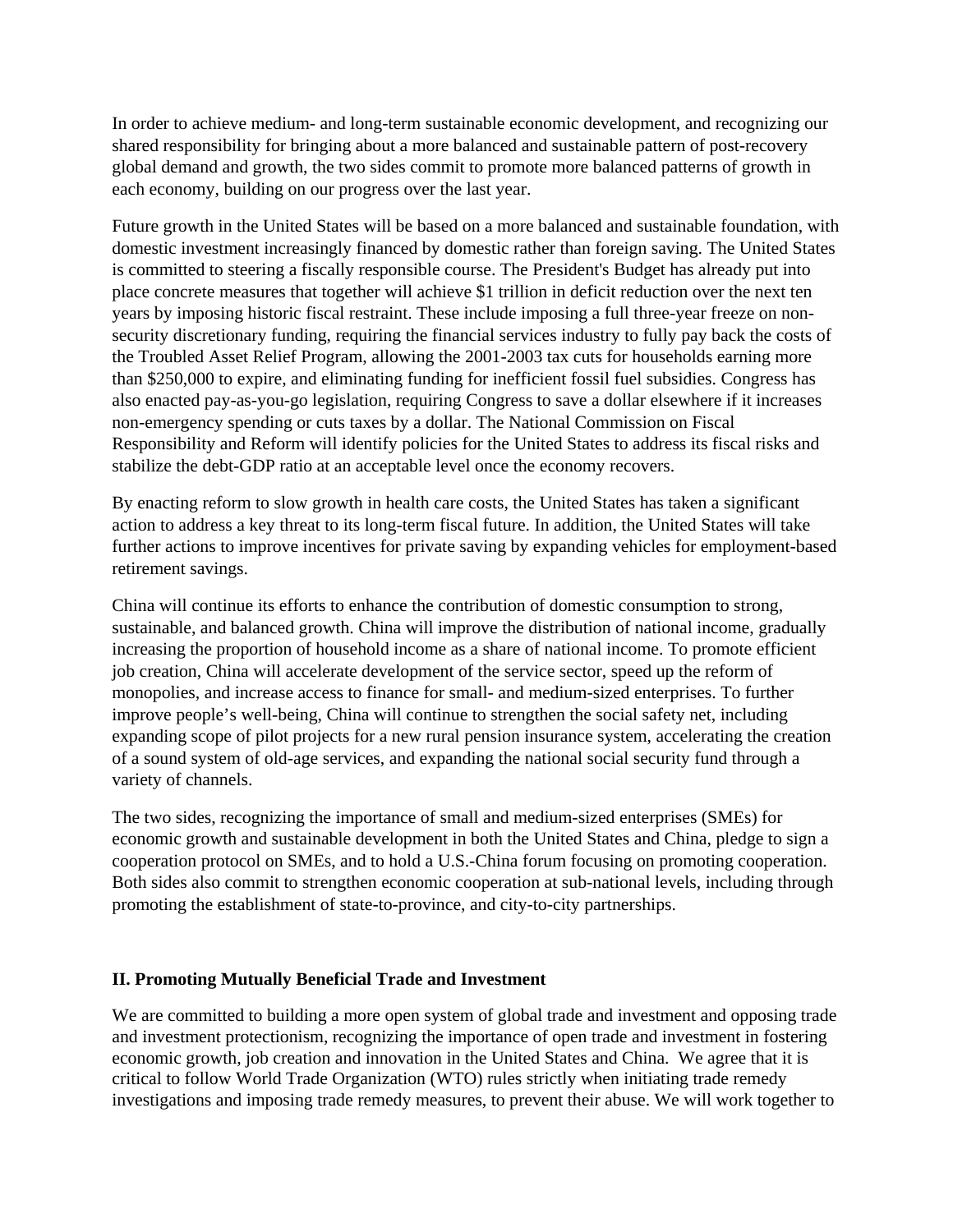ensure a balanced and ambitious Doha agreement, building on existing work, including with regard to modalities. Consistent with the guidance of the recent stock-taking exercise, the United States and China will negotiate actively in all appropriate fora and configurations. Both of our countries acknowledge the important development objectives of the round.

Based on the SED III Innovation Outcome the United States and China reaffirm that their innovation policies will be consistent with the following principles: non-discrimination; support for market competition and open international trade and investment; strong enforcement of intellectual property rights; and, consistent with WTO rules, leaving the terms and conditions of technology transfer, production processes and other proprietary information to agreement between individual enterprises. The United States and China agree to conduct intensive expert and high-level discussions commencing as soon as possible this summer about innovation issues, under the auspices of the Sino-U.S. Joint Commission Meeting on Scientific and Technological Cooperation. These meetings will include all relevant U.S. and Chinese agencies. The United States and China will take into account the results of these discussions, in formulating and implementing their innovation measures.

The United States appreciates China's commitment to submit a robust revised Agreement on General Procurement (GPA) offer before the July 2010 meeting of the WTO Government Procurement Committee and expects the revised offer, and welcomes China's issuance for public comment of draft regulations on the determination of "domestic products" under its government procurement law.

The United States shall seriously consider and provide fair and reasonable treatment to Chinese enterprises with respect to their requests for treatment as "market oriented industries" in trade remedy investigations, and will consult through the U.S.-China Joint Commission on Commerce and Trade in a cooperative manner to work towards China's Market Economy Status in an expeditious manner. China expressed its concern regarding control of U.S. technology exports. The United States and China commit to adhere to the consensus reached in the first S&ED to take effective measures under the Guidelines for US-China High Technology and Strategic Trade Development to actively implement the Action Plan on Expansion of US-China High Technology and Strategic Trade Cooperation in Priority Sectors, including reviewing by the U.S. government concerns raised by the Chinese government on export control issues.

The United States and China reaffirm their commitment to the ongoing bilateral investment treaty (BIT) negotiations. The two sides agree that successful negotiations would support their commitments to an open global economy by facilitating and protecting investment, and enhancing transparency and predictability for investors of both countries.

Both sides are committed to transparent foreign investment regulations. The United States reaffirms that, in accordance with statutory requirements, proposed future revisions to CFIUS (Committee on Foreign Investment in the United States) regulations will be published in the Federal Register for public comment for a period of not less than 30 days prior to final publication. China confirms that in accordance with the State Council notices, China will publish proposed future revisions to the Catalogue Guiding Foreign Investment in Industries on the State Council Legislative Affairs Office's (SCLAO) China Legislative Information Network System to publicly solicit comments for a period of not less than 30 days prior to final publication.

The United States is encouraged by steps that China has taken since S&ED I to streamline its system for approving foreign investments. To build on this progress, China commits to simplify procedures,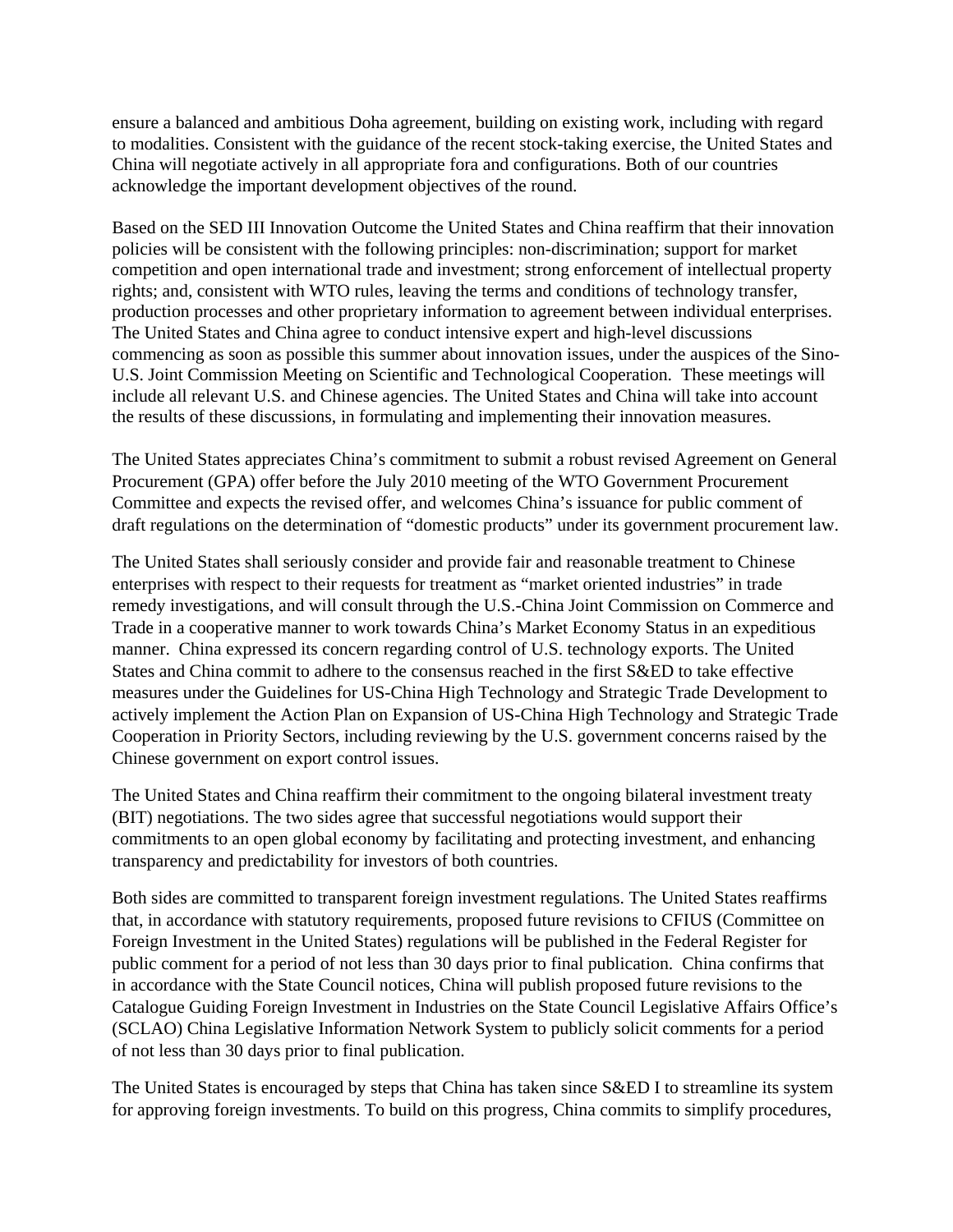shorten deadlines, enhance transparency, and reduce approval and verification scope of reviews. The United States confirms that the CFIUS process is subject to transparent and strict statutory deadlines and commits to abide by them. The United States will continue its efforts to clarify the CFIUS process including key definitions and concepts.

In accordance with its economic situation and consistent with its national industrial adjustment and rejuvenation plans, China will revise its Catalogue Guiding Foreign Investment in Industries, encourage and expand areas that are open to foreign investment in high-end manufacturing, high-tech industries, modern services, new energy, energy saving and environmental protection sectors. The United States welcomes foreign investment, including from Chinese firms. The United States confirms that the CFIUS process ensures the consistent and fair treatment of all foreign investment without prejudice to the place of origin. China will continue to follow the generally accepted principles and practices of Sovereign Wealth Funds (SWFs). The United States reaffirms its commitment to upholding the open and non-discriminatory principles towards foreign investors, including SWFs, as described in the Declaration on Sovereign Wealth Funds and Recipient Country Policies announced by the Organization for Economic Cooperation and Development in June 2008.

The United States acknowledges that many of China's SOEs (state-invested enterprises) have adopted shareholding and corporate governance structures with diversified shareholders, and many of them are listed companies. China continues its efforts to make more and more SOEs market-oriented legal entities. China will continue to reform its SOEs, and promote further investor diversification, including by issuing publicly traded shares and inviting strategic investors, including non-public and foreign investors, to take equity stakes.

At the conclusion of the Economic Track, the Export-Import Bank of the United States and the Export-Import Bank of China agreed to establish cooperation mechanisms on trade finance, and noted that they have vigorously implemented their previous commitment to provide trade finance facilities up to \$20 billion. In addition, the banks will explore joint and co-financing opportunities, develop initiatives to promote exports by small and medium-size enterprises (SMEs), and encourage participation and engagement in multilateral forums to promote cooperation and enhanced communication in the area of trade finance.

The United States and China commit to strengthen communication to address inspection, quarantine, and quality and safety supervision of U.S. soybean exports to China, with the goal of signing an MOU before S&ED III. The General Administration of Customs of the P.R.C and USTR agreed discuss the results of product-specific case studies conducted on rules of origin issues, and pledge to conduct another joint Experts Dialogue on rules of origin issues before S&ED III.

# **III. Financial Market Stability and Reform**

We will continue to reform our respective regulatory frameworks so that our financial institutions support growth in the real economy and foster innovation in the context of the overall stability of the financial system. The United States and China will seek to promote financial markets that serve the needs of households, businesses, and productive investment by strengthening oversight, transparency, and accountability. We will take action at the national and international level to implement prudential regulatory standards in a way that promotes a level playing field and avoids fragmentation of financial markets, protectionism, and regulatory arbitrage. We support the national implementation of higher level and better quality capital requirements and counter-cyclical capital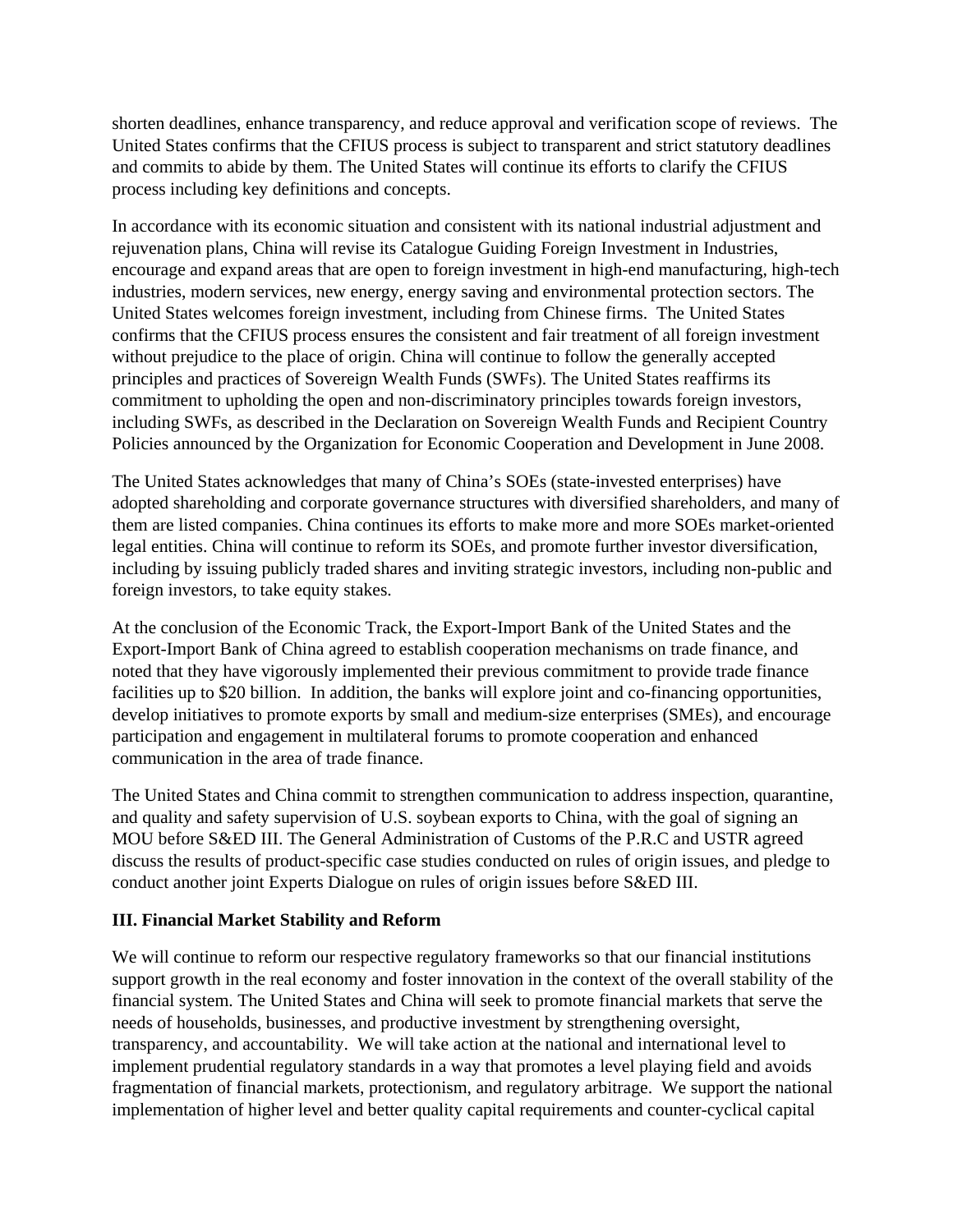buffers as elements of the Basel Capital Framework, together with strengthened liquidity risk requirements and forward-looking provisioning, as a means to reduce incentives for banks to take excessive risks and create a financial system better prepared to withstand adverse shocks. We support the introduction of a leverage ratio as a supplementary measure to the Basel risk-based framework.

Recognizing the increasing integration of our financial sectors in a global context, we pledge to strengthen cooperation on financial regulatory issues with cross-border implications. The Federal Deposit Insurance Corporation (FDIC) and the China Banking Regulatory Commission (CBRC) will enhance supervisory cooperation and information sharing on resolution of troubled cross-border banking institutions in each other's jurisdiction. The FDIC and People's Bank of China (PBOC) will strengthen cooperation in the areas of deposit insurance, financial services, resolution of failed financial institutions as well as any other relevant financial stability issues. Both sides will further strengthen cooperation and exchange regarding the improvement of insurance regulation, including with regard to insurance management of assets issues.

The United States is committed to enacting comprehensive financial regulatory reforms that will confront excessive risk-taking, reduce moral hazard, provide greater protection for consumers, better address micro- and macro-prudential supervision, and take on the problem of financial firms that are perceived as "too big to fail."

The United States pledges to continue to have strong oversight of the Government Sponsored Enterprises (GSEs). In addition, the United States is committed to ensuring that the GSEs have sufficient capital and the ability to meet their financial obligations. The Administration's broad housing policies, including support for the ongoing functions of the GSEs, together with Treasury's and the Federal Reserve's purchases of mortgage-backed securities, have been crucial to restoring stability in the housing market and to maintaining the availability of mortgage credit. The Administration will request input from all stakeholders and will seek to work closely with the Congress to work out a comprehensive GSE reform plan. The Administration is also committed to pursuing further reforms in a way that will ensure the ability of GSEs to honor their obligations.

Having initiated stock index futures trading, China will permit qualified foreign-invested firms duly incorporated in China to carry out stock index futures business in accordance with relevant laws and regulations and will allow Qualified Foreign Institutional Investors to invest in stock index futures products on the basis of prudential supervision.

The United States welcomes China's improvements in both the accuracy and frequency of balance of payments and official reserve data reporting in line with international standards. China notes its intention to further these efforts based on its domestic situation and statistical capacity.

# **IV. Reform of International Financial Architecture**

We reaffirm our support for the G-20 to play a bigger role in international economic and financial affairs as the premier forum for international economic cooperation, and agree to make joint efforts to ensure that the Toronto and Seoul Summits will deliver positive outcomes.

We reaffirm that the International Monetary Fund (IMF) must play a critical role in promoting global financial stability and rebalancing growth. We reaffirm our support for meeting the commitments set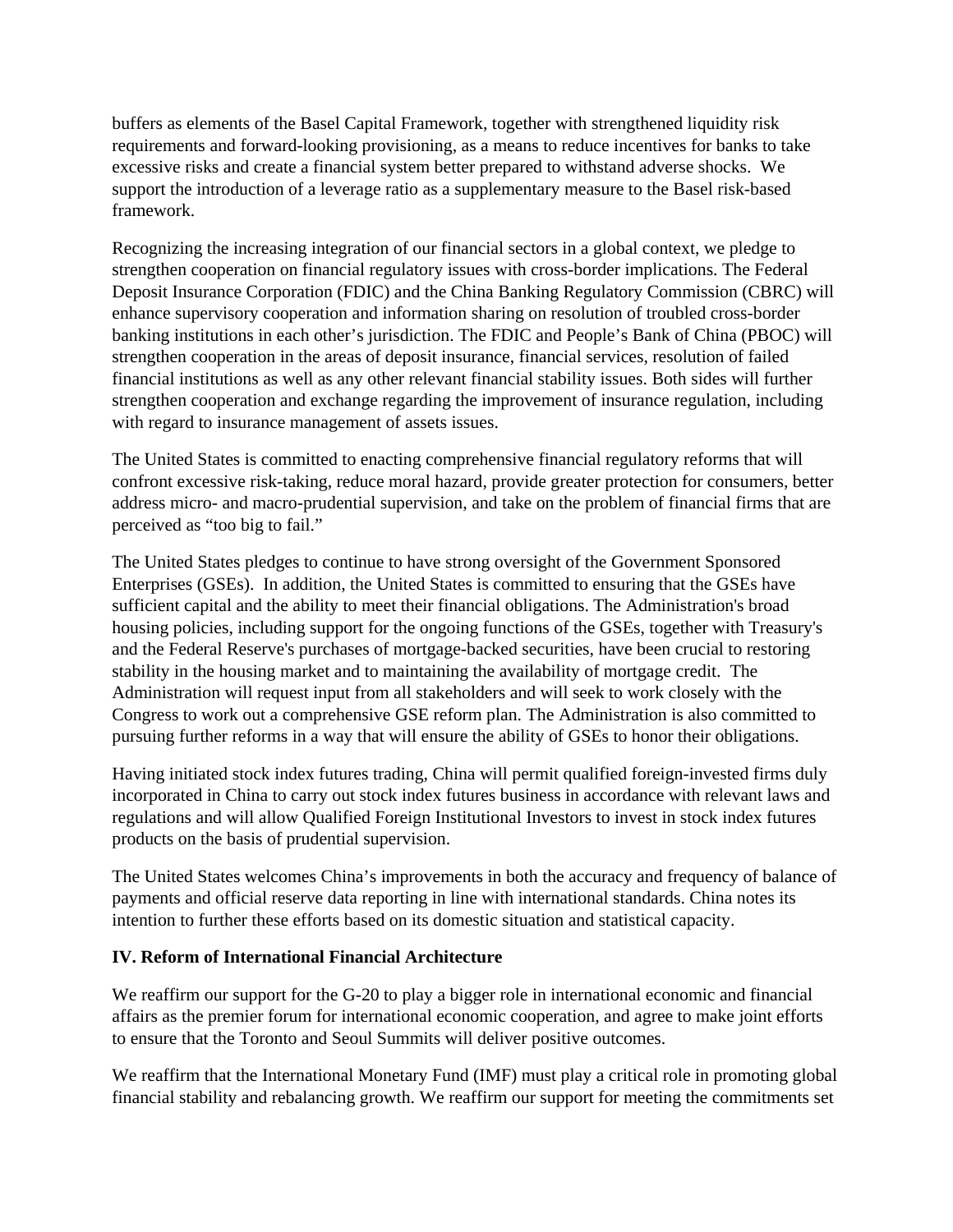forth by G-20 Leaders at the Pittsburgh Summit with respect to IMF quota and governance reform. We welcome the successful efforts by the G-20 members in the last year to increase the IMF's resources by up to \$500 billion through the New Arrangements to Borrow. We agree to work together to modernize the IMF to fulfill its role.

We welcome the critical actions taken by the Multilateral Development Banks (MDBs) to mitigate the impact of the global financial crisis on the world's poorest, and reaffirm support for their central role in reducing global poverty. Both sides commit to working together to ensure adequate resources for the MDBs through General Capital Increases; we welcome recent agreements in principle to support capital replenishments at the World Bank, Inter-American Development Bank, and African Development Bank, commensurate with robust reform commitments. We also welcome the agreement on a new shareholding arrangement for the World Bank, which will better reflect the weight of the developing and transition countries in the global economy, while protecting the voice of the smallest poor countries. We also look forward to working toward a successful replenishment of the MDBs' concessional windows, recognizing the critical importance of these facilities to the poorest countries.

To address challenges that are global in nature and require globally coordinated action, both sides agree that the World Bank, working with the regional development banks and other international organizations, should strengthen its focus on: food security through enhancements in agricultural productivity and access to technology and food; human development in the poorest and most challenging environments; private sector-led growth and infrastructure; and effectively responding to countries' demand for integrating climate change into economic development.

We agree to further strengthen our cooperation in the Financial Stability Board (FSB) and the Global Forum on Transparency and Exchange of Information for Tax Purposes. The United States supports the maintenance of current FSB seats held by China and Hong Kong SAR, given the current size of their economies, financial market activity, and national financial stability arrangements. As FSB members, the United States and China commit to pursue the maintenance of financial stability, maintain the openness and enhance the transparency of the financial sector, implement the key international financial standards agreed by G-20 leaders, and commit to undergo periodic peer reviews.

#### **Annex:**

# **I. Participants in the Economic Track of the Second Strategic and Economic Dialogue**

# **U.S. Participants:**

- Secretary of the Treasury Tim Geithner
- U.S. Ambassador to China Jon Huntsman
- Secretary of Commerce Gary F. Locke
- Secretary of Health and Human Services Kathleen Sebelius
- U.S. Trade Representative Ronald Kirk
- Chair of the Council of Economic Advisors Christina Romer
- Director of the Office of Science & Technology Policy John P. Holdren
- Chairman of the Federal Reserve Ben Bernanke
- President of the U.S. Export-Import Bank Fred P. Hochberg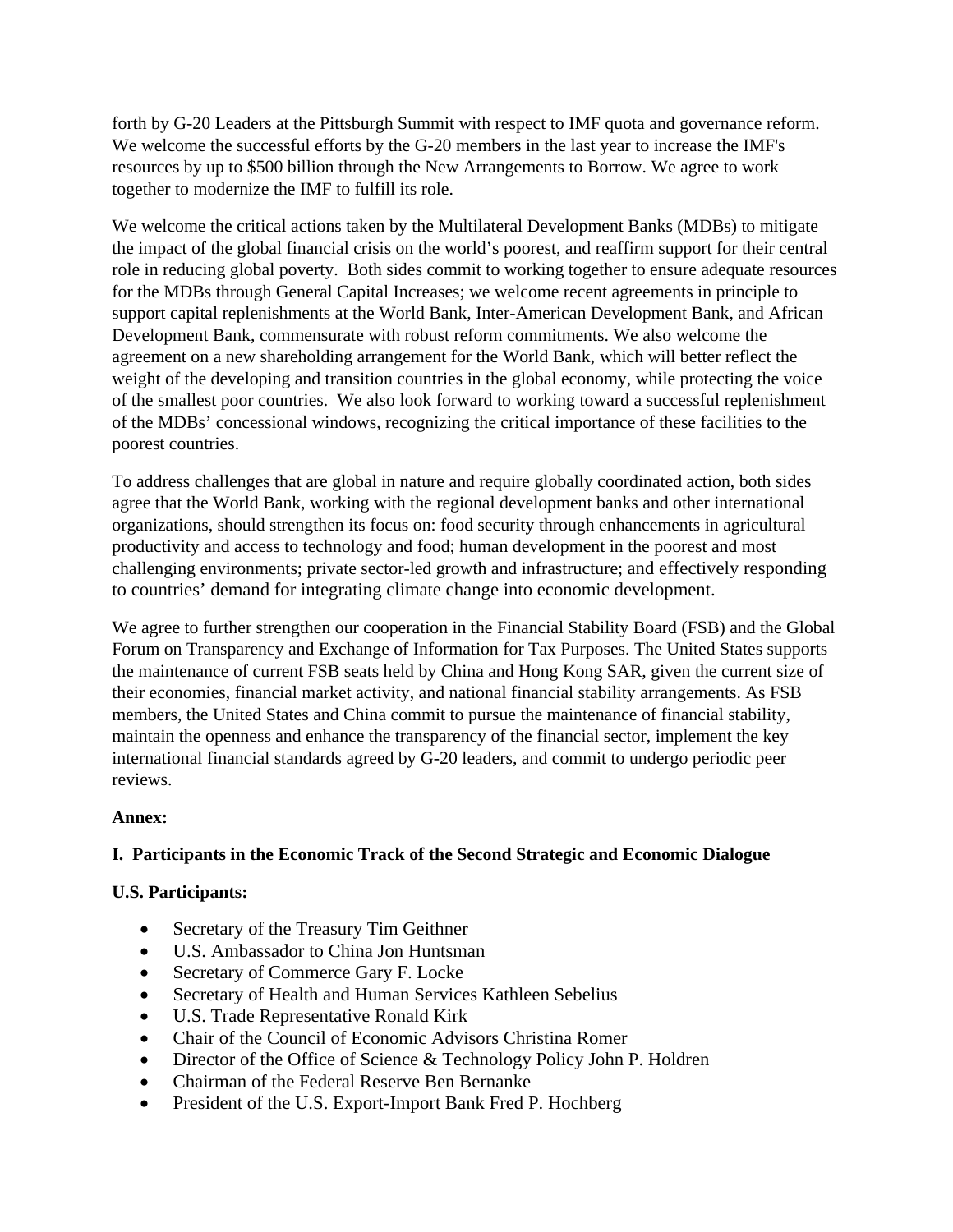- Chairman of the Federal Deposit Insurance Corporation Sheila C. Bair
- Director of the U.S. Trade & Development Agency Leocadia Zak
- Administrator of the Energy Information Administration Richard Newell
- Under Secretary for International Affairs of the Department of Treasury Lael Brainard
- Under Secretary for Economic, Energy and Agricultural Affairs of the Department of State Robert D. Hormats
- Under Secretary for Farm and Foreign Agricultural Services of the Department of Agriculture Jim Miller
- Special Assistant to the President for International Economics and Senior Director of the National Security Council David Lipton
- Deputy Under Secretary for International Affairs, Department of Labor Sandra Polaski
- Assistant Secretary for Policy and International Affairs, Department of Energy David B. Sandalow
- Director of the Office of International Affairs of the Securities and Exchange Commission Ethiopis Tafara
- Director of the Office of International Affairs of the Commodity Futures Trading Commission Jacqueline Mesa
- Deputy Assistant Secretary of the Department of Transportation Susan McDermott
- Department of Justice Antitrust Division Economics Director of Enforcement Kenneth Heyer
- Iowa State Insurance Commissioner Susan Voss

# **Chinese Participants:**

- Vice Premier Wang Qishan
- Minister of Finance Xie Xuren
- Minister of the National Development and Reform Commission Zhang Ping
- Minister of Commerce Chen Deming
- Minister of Health Chen Zhu
- Governor of the People's Bank of China Zhou Xiaochuan
- Minister of the General Administration of Quality Supervision, Inspection, and Quarantine Wang Yong
- Chairman of the China Banking Regulatory Commission Liu Mingkang
- Chairman of the China Securities Regulatory Commission Shang Fulin
- Chairman of the China Insurance Regulatory Commission Wu Dingfu
- Chinese Ambassador to the United States Zhang Yesui
- Deputy Secretary-General of the State Council Bi Jingquan
- Vice Minister of the Office of the Central Leading Group on Financial and Economic Affairs Liu He
- Vice Minister of Foreign Affairs Cui Tiankai
- Vice Minister of the National Development and Reform Commission Zhang Xiaoqiang
- Vice Minister of Science and Technology Cao Jianlin
- Vice Minister of Industry and Information Technology Lou Qinjian
- Vice Minister of Finance Zhu Guangyao
- Vice Minister of Transport Xu Zuyuan
- Vice Minister of Agriculture Niu Dun